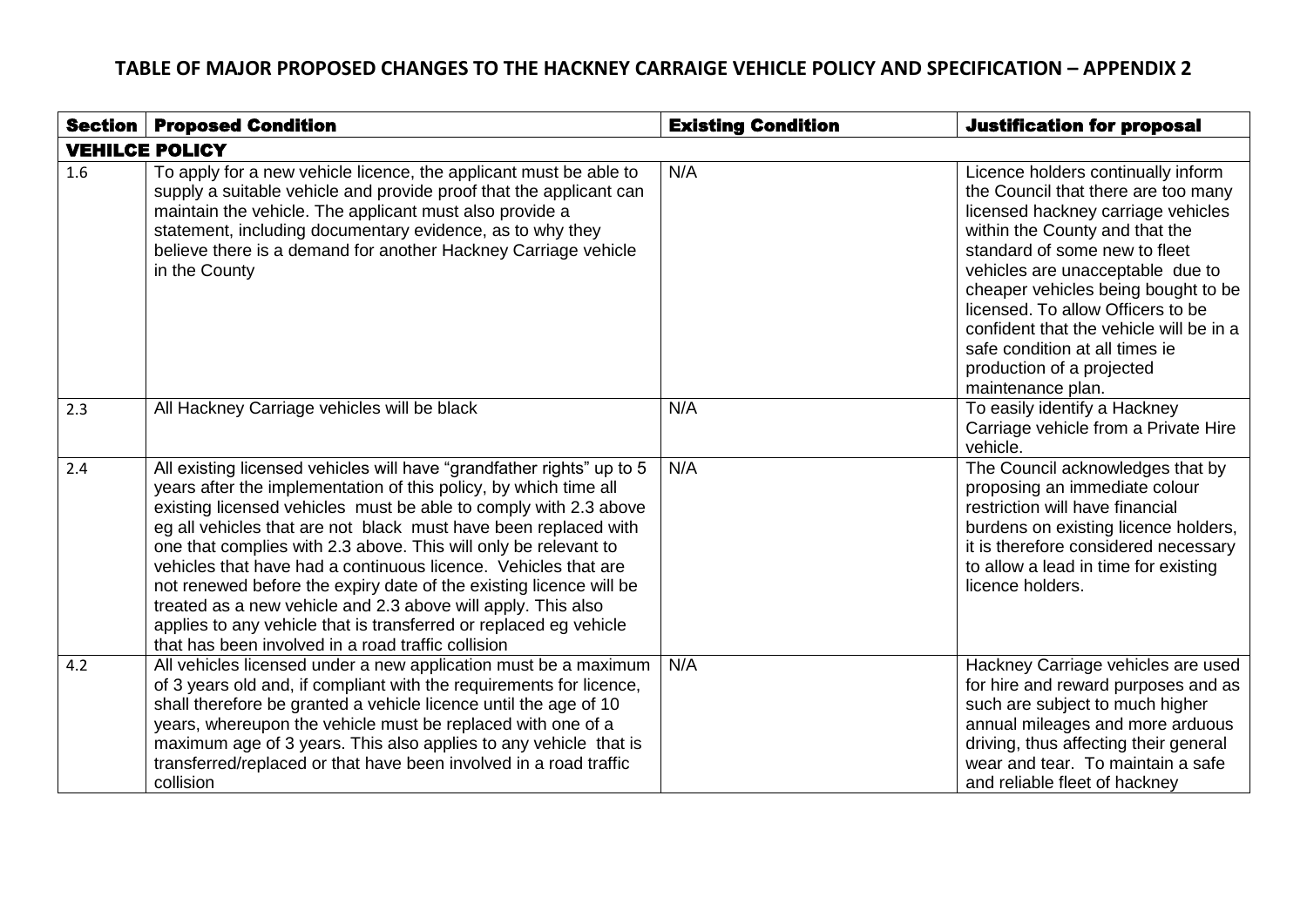|      |                                                                                                                                                                                                                                                                                                                                                                                                                                                                                                                                                  |                                                                                                                                                                   | vehicles, they should be replaced<br>on a regular basis.                                                                                                                                                                                                                                                                                                                                                                                                    |
|------|--------------------------------------------------------------------------------------------------------------------------------------------------------------------------------------------------------------------------------------------------------------------------------------------------------------------------------------------------------------------------------------------------------------------------------------------------------------------------------------------------------------------------------------------------|-------------------------------------------------------------------------------------------------------------------------------------------------------------------|-------------------------------------------------------------------------------------------------------------------------------------------------------------------------------------------------------------------------------------------------------------------------------------------------------------------------------------------------------------------------------------------------------------------------------------------------------------|
| 4.3  | All existing licensed vehicles will have "grandfather rights" for 5<br>years after the implementation of this policy, by which time all<br>existing licensed vehicles must be able to comply with 4.2 above<br>eg all vehicles aged 10 years or over must have been replaced<br>with one of a maximum age of 3 years. This will only be relevant<br>to vehicles that have had a continuous licence. Vehicles that are<br>not renewed before the expiry date of the existing licence will be<br>treated as a new vehicle and 4.2 above will apply | N/A                                                                                                                                                               | The Council acknowledges that by<br>proposing an immediate age<br>restriction will have financial<br>burdens on existing licence holders,<br>it is therefore considered necessary<br>to allow a lead in time for existing<br>licence holders                                                                                                                                                                                                                |
| 5.6  | Vehicles that are presented for their MOT and Compliance in a<br>condition that would result in a failure, will be subject to a re-test<br>fee, to be determined by the Designated Testing Station                                                                                                                                                                                                                                                                                                                                               | N/A                                                                                                                                                               | It is evident that some vehicles that are<br>presented for MOT and compliance,<br>are using the testing regime as a form<br>of pre-test and any identified failures<br>are then rectified and the vehicle is re-<br>presented for a further test, at no<br>extra cost, once all the works identified<br>have been carried out. Vehicles should<br>be compliant at all times therefore<br>presented in a condition fit for passing<br>the MOT and compliance |
| 6.4  | Only one advertise is permitted on Hackney Carriage vehicles.<br>Details of any signs or advertising shall be submitted to the<br>Senior Technical Licensing Officers for due consideration as to<br>content. If the advertising is not approved by the Officer then the<br>advertising request will be referred to the Licensing Committee for<br>its consideration                                                                                                                                                                             | Any proprietor wishing to use or sell<br>space on the vehicle for the<br>advertising of another company must<br>first apply to the Council with a draft<br>advert | Some hackney carriage vehicles<br>are covered in advertising, which<br>can distract the vehicle from actually<br>being recognised as a licensed<br>vehicle. The Council is also looking<br>toward easily identifying licensed<br>hackney carriages by proposing one<br>colour for all.                                                                                                                                                                      |
| 11.1 | Hackney Carriage Vehicles are prohibited to tow a trailer                                                                                                                                                                                                                                                                                                                                                                                                                                                                                        | N/A                                                                                                                                                               | Hackney Carriages can use taxi<br>ranks. By allowing vehicles to tow a<br>trailer would reduce space on a taxi<br>rank. There is a potential for<br>increased accidents. Vehicles                                                                                                                                                                                                                                                                           |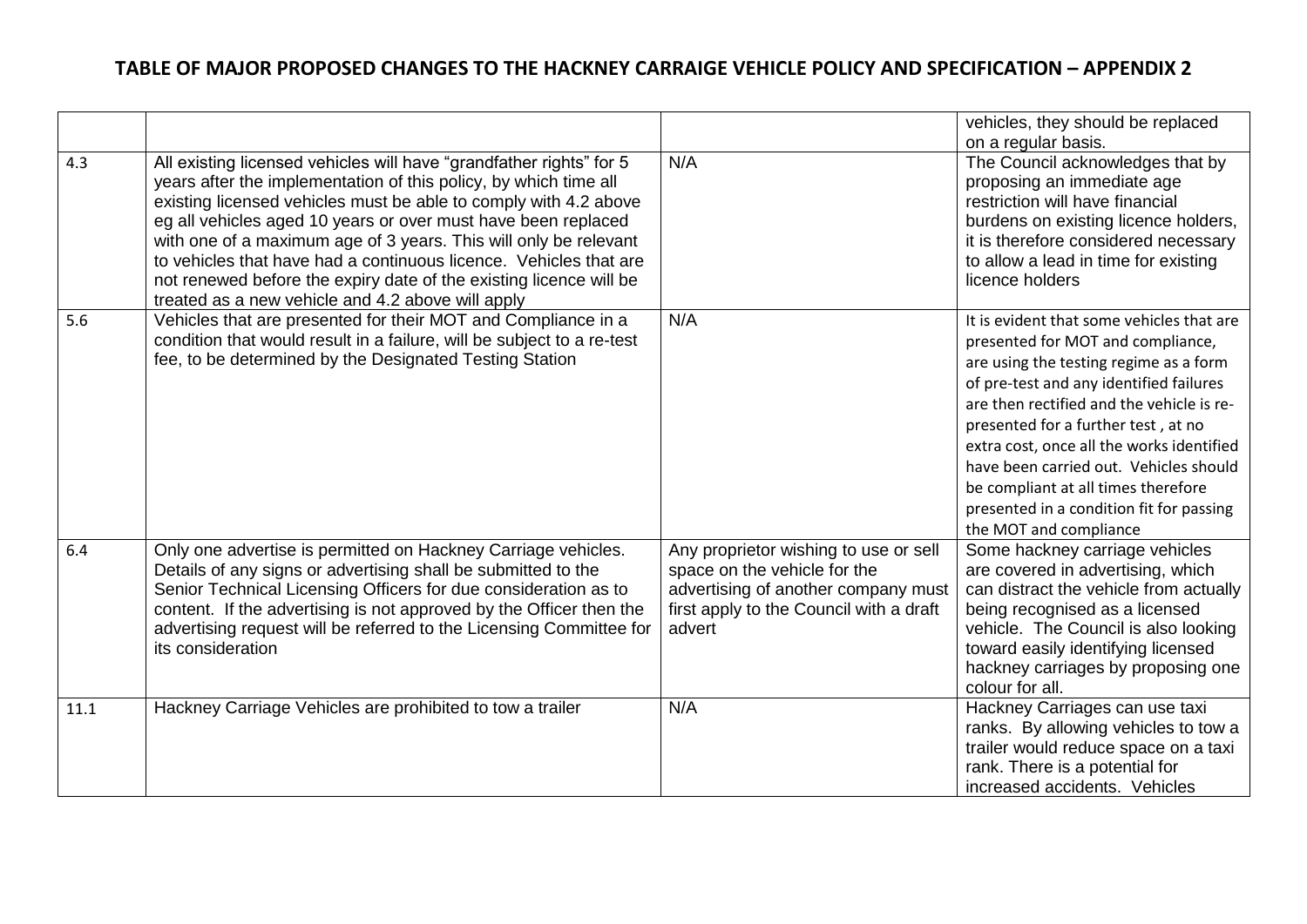| 12.1 | A licence will be suspended if, upon reporting an accident to a<br>vehicle, the Council is of the opinion that the damage caused<br>materially effects the safety, performance or appearance of the<br>vehicle or the comfort or convenience of passengers carried<br>therein                                                                                                                                                                                                                                                                                                                                                                                                                                                                                                                                                                                                                                                             | N/A                                                                                                                                                                                                       | should have adequate luggage<br>space within the vehicle for any<br>eventuality.<br>Public Safety and a professional<br>image.                                                                                                                                                                                                                                                                                                                       |
|------|-------------------------------------------------------------------------------------------------------------------------------------------------------------------------------------------------------------------------------------------------------------------------------------------------------------------------------------------------------------------------------------------------------------------------------------------------------------------------------------------------------------------------------------------------------------------------------------------------------------------------------------------------------------------------------------------------------------------------------------------------------------------------------------------------------------------------------------------------------------------------------------------------------------------------------------------|-----------------------------------------------------------------------------------------------------------------------------------------------------------------------------------------------------------|------------------------------------------------------------------------------------------------------------------------------------------------------------------------------------------------------------------------------------------------------------------------------------------------------------------------------------------------------------------------------------------------------------------------------------------------------|
|      | <b>VEHICLE SPECIFICATION AND CONDITIONS</b>                                                                                                                                                                                                                                                                                                                                                                                                                                                                                                                                                                                                                                                                                                                                                                                                                                                                                               |                                                                                                                                                                                                           |                                                                                                                                                                                                                                                                                                                                                                                                                                                      |
| 1.1  | All vehicles shall have an appropriate "Type Approval" which is<br>either a European Whole Vehicle Type Approval (EWVTA) or UK<br>Low Volume Type Approval (UKLVTA)                                                                                                                                                                                                                                                                                                                                                                                                                                                                                                                                                                                                                                                                                                                                                                       | Any conventional 4 or 5 door saloon<br>or estate car, purpose built London<br>Cabs, or other purpose built or<br>adapted taxis of suitable mechanical<br>and bodily condition, irrespective of<br>colour. | <b>Department for Transport</b><br>recommend Local Authorities<br>accept all "type approval". In<br>addition it is important that all<br>passengers with disabilities have<br>access to all types of vehicles.                                                                                                                                                                                                                                       |
| 11.  | <b>MAINTENANCE OF VEHICLE</b><br>The vehicle and all its fittings and equipment shall at all times<br>when the vehicle is in use or available for hire, be kept in an<br>efficient, safe, tidy and clean condition* and all relevant statutory<br>requirements (including in particular those contained in Motor<br>Vehicles (Construction and Use) Regulations shall be fully<br>complied with.<br>*Clean condition is defined as follows:<br>"All body panels to be of uniform colour and finish<br>throughout, unless otherwise authorised by the Council in<br>writing, and to be washed and polished to a high standard.<br>Windows to be clear and smear free inside and out.<br>Carpets and seating to be vacuumed and to be without<br>cuts, tears or staining"<br>Every licensed vehicle must be maintained in a safe and clean<br>condition at all times and is subject to such examinations as are<br>required by the Council. | N/A                                                                                                                                                                                                       | Vehicle maintenance is a crucial part of<br>running a licensed vehicle. Without a<br>robust maintenance regime, the<br>operator is potentially putting<br>passengers and other road<br>users/pedestrians at risk.<br>Having a routine maintenance plan<br>should assist licence holders as a well<br>maintained vehicle will reduce big<br>repair bills and in turn keeping licensed<br>vehicles on the road for licence holders<br>to earn a living |